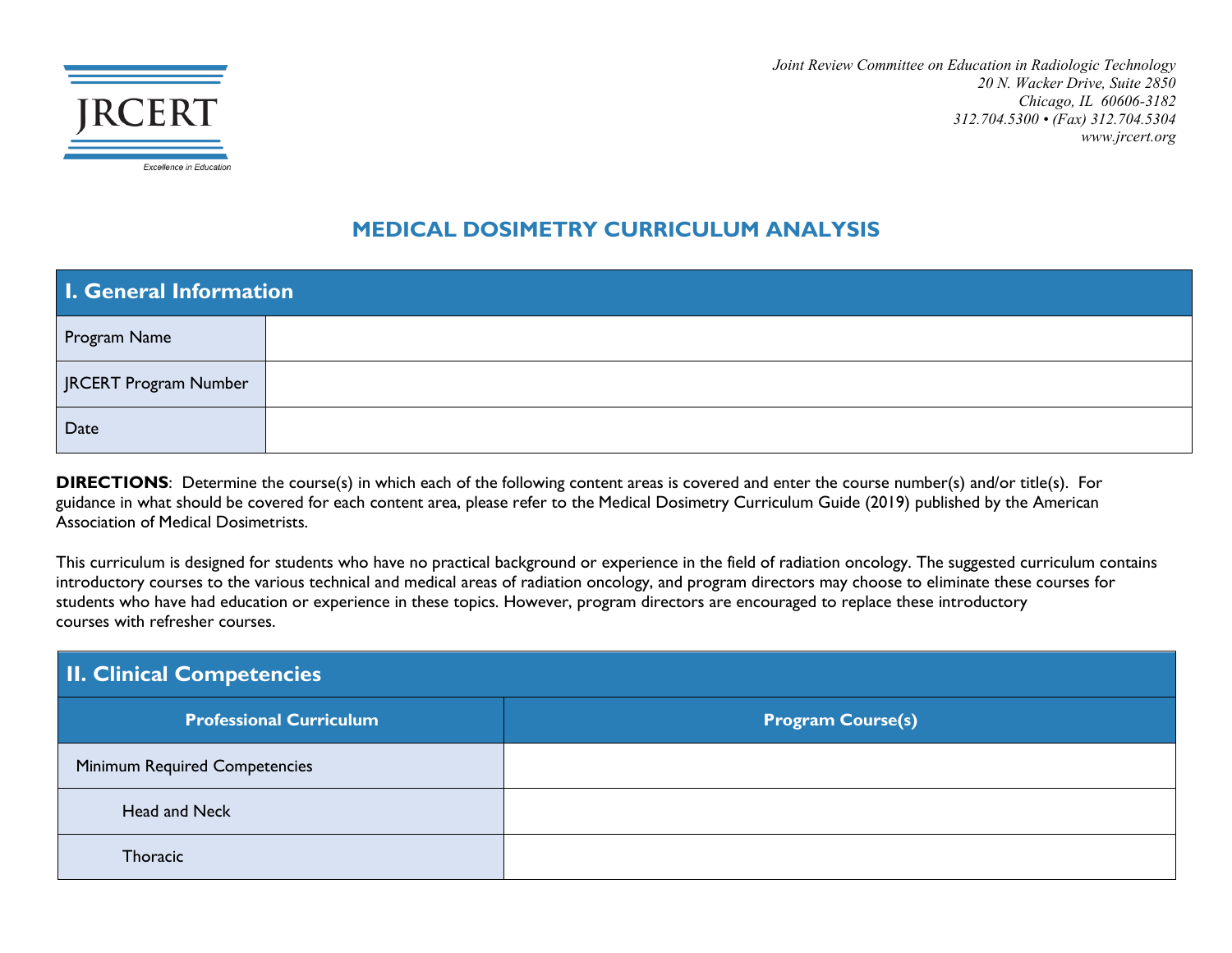| Abdomen                                  |  |
|------------------------------------------|--|
| Pelvis                                   |  |
| <b>Extremities</b>                       |  |
| Brachytherapy                            |  |
| Other                                    |  |
| <b>Additional Recommended Activities</b> |  |
| Total Body Irradiation (TBI)             |  |
| <b>Brachytherapy HDR Procedure</b>       |  |
| <b>Proton Treatment Planning</b>         |  |
| Stereotactic Radiosurgery                |  |
| Anus or Vulva Conventional 3D Technique  |  |

| <b>III. Healthcare Ethics and Professional Conduct</b> |                          |
|--------------------------------------------------------|--------------------------|
| <b>Professional Curriculum</b>                         | <b>Program Course(s)</b> |
| What is Ethics?                                        |                          |
| Professional and Legal Perspectives                    |                          |
| Continuum of Care                                      |                          |
| Relationships and Insurance                            |                          |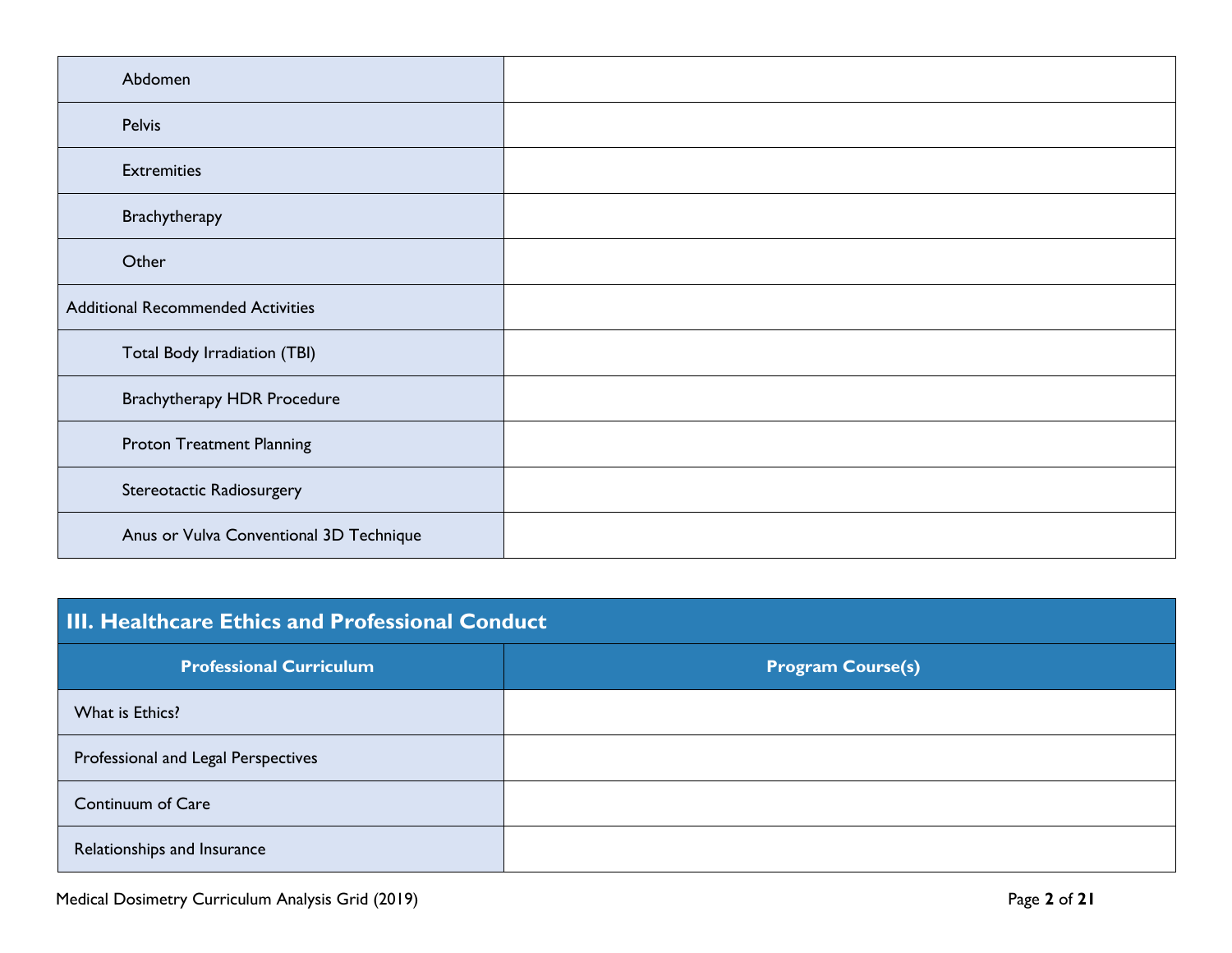| Reducing Liability/Defensive Medical Dosimetry and Physics |  |
|------------------------------------------------------------|--|
| <b>Professional Conduct</b>                                |  |
| Professional Development                                   |  |
| <b>Accreditation of Facilities</b>                         |  |
| <b>Educational Accreditation</b>                           |  |
| Malpractice Issues                                         |  |

### **IV. Patient Care**

| <b>Professional Curriculum</b>                  | <b>Program Course(s)</b> |
|-------------------------------------------------|--------------------------|
| Communication                                   |                          |
| <b>Psychological Considerations</b>             |                          |
| <b>Patient Assessment</b>                       |                          |
| <b>Health Safety</b>                            |                          |
| <b>Patient Safety</b>                           |                          |
| <b>Patient Transfer</b>                         |                          |
| Patient Education - Role of Medical Dosimetrist |                          |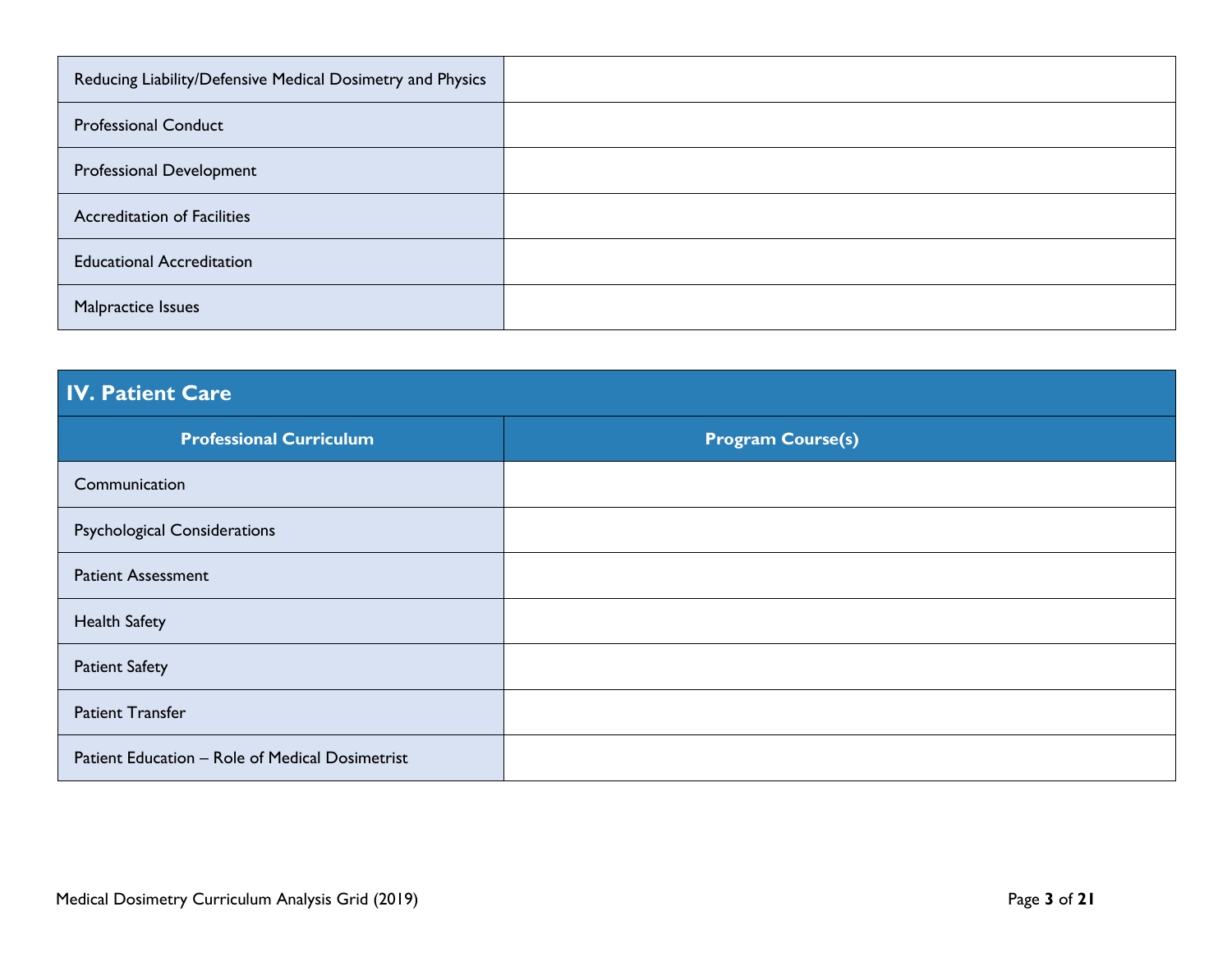# **V. Radiation Protection and Safety**

| <b>Professional Curriculum</b>                    | <b>Program Course(s)</b> |
|---------------------------------------------------|--------------------------|
| <b>Radiation Protection</b>                       |                          |
| <b>Radiation Safety</b>                           |                          |
| Storage and Transportation                        |                          |
| Dose Limits                                       |                          |
| Background Sources of Radiation                   |                          |
| <b>Structual Sheilding Design</b>                 |                          |
| <b>Personnel Monitoring</b>                       |                          |
| Regulations                                       |                          |
| <b>Radiation Monitoring Instruments</b>           |                          |
| <b>Radiation Surveys</b>                          |                          |
| Radiation Safety and Quality Assurance Committees |                          |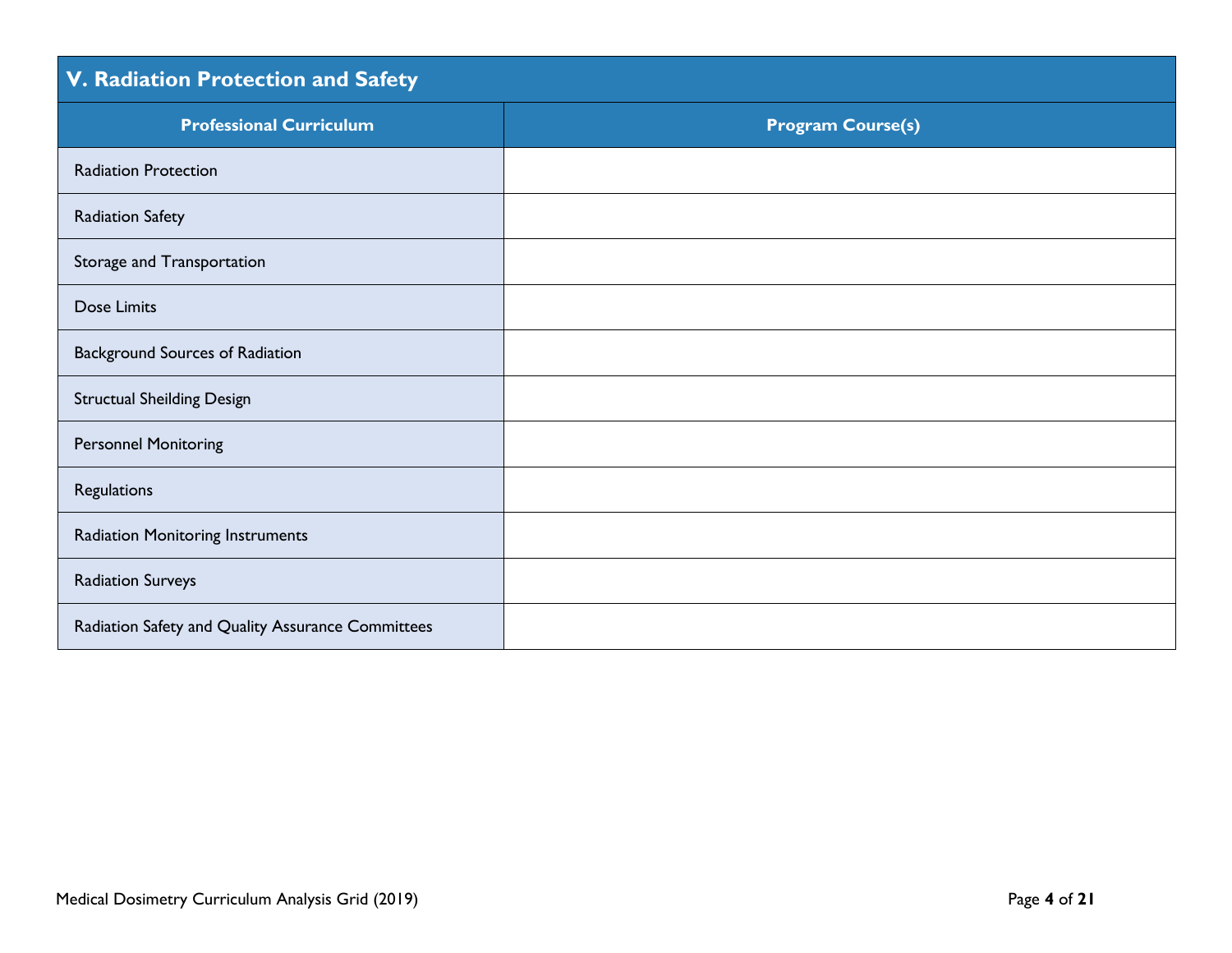| VI. Pathophysiology and Oncology Management                                                                                                                                                                                                                                                                                                                                                                                                                                     |                          |  |
|---------------------------------------------------------------------------------------------------------------------------------------------------------------------------------------------------------------------------------------------------------------------------------------------------------------------------------------------------------------------------------------------------------------------------------------------------------------------------------|--------------------------|--|
| <b>Professional Curriculum</b>                                                                                                                                                                                                                                                                                                                                                                                                                                                  | <b>Program Course(s)</b> |  |
| <b>Cancer Treatment</b>                                                                                                                                                                                                                                                                                                                                                                                                                                                         |                          |  |
| <b>Oncology Management</b>                                                                                                                                                                                                                                                                                                                                                                                                                                                      |                          |  |
| Radiation Treatment and Content for Neoplasms Originating<br>in Following Sites:<br>Head and Neck<br>$\bullet$<br><b>Central Nervous System</b><br>$\bullet$<br><b>Breast</b><br>$\bullet$<br>Lymphoreticular<br>$\bullet$<br>Hematopoietic<br>$\bullet$<br>Respiratory<br>Integumentary<br>Gastrointestinal<br>Genitourinary<br>Reproductive<br>Musculoskeletal<br>Emergencies<br><b>Special Considerations</b><br>Metastatic and Palliative Treatment Approaches<br>$\bullet$ |                          |  |

### **VII. Cross-Sectional Anatomy**

| <b>Professional Curriculum</b>                                                                                  | <b>Program Course(s)</b> |
|-----------------------------------------------------------------------------------------------------------------|--------------------------|
| <b>Anatomic Directional Terms</b>                                                                               |                          |
| <b>Anatomic Position and Scan Planes</b>                                                                        |                          |
| Anatomy:<br><b>Brain</b><br>$\bullet$<br>Head and Neck<br>$\bullet$<br>Thorax<br>$\bullet$<br>Abdomen<br>Pelvis |                          |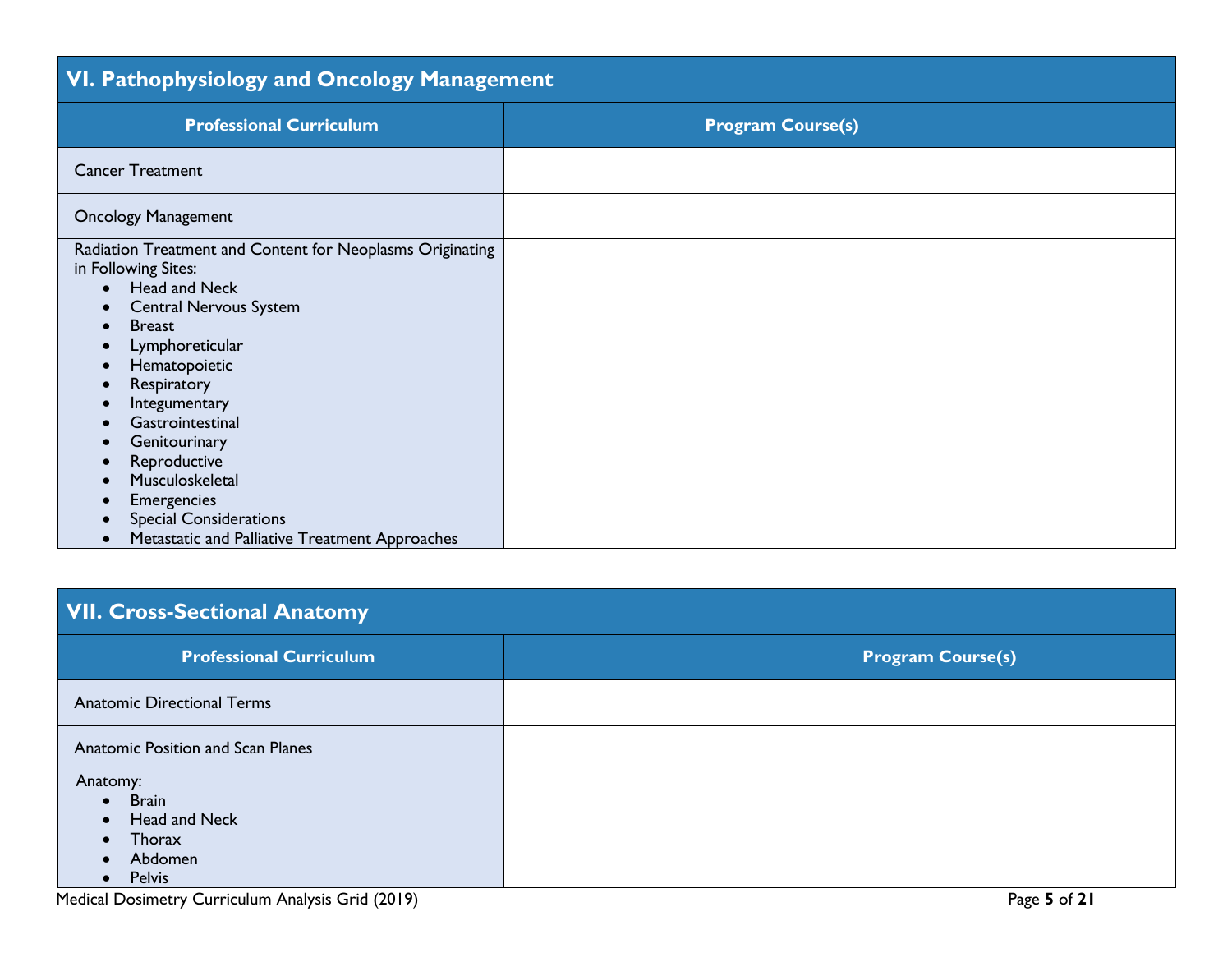| <b>VIII. Imaging for Radiation Oncology</b> |                          |
|---------------------------------------------|--------------------------|
| <b>Professional Curriculum</b>              | <b>Program Course(s)</b> |
| Basic Principles of Radiographic Imaging    |                          |
| Computed and Digital Radiography            |                          |
| Computed Tomography (CT)                    |                          |
| Magnetic Resonance Imaging (MRI)            |                          |
| <b>Ultrasound</b>                           |                          |
| <b>Nuclear Medicine</b>                     |                          |
| Medical Image Display and Storage           |                          |

| IX. Acquisition of Patient Data and Treatment Preparation |                          |  |
|-----------------------------------------------------------|--------------------------|--|
| <b>Professional Curriculum</b>                            | <b>Program Course(s)</b> |  |
| Simulation and Localization                               |                          |  |
| <b>Treatment Planning Preparation</b>                     |                          |  |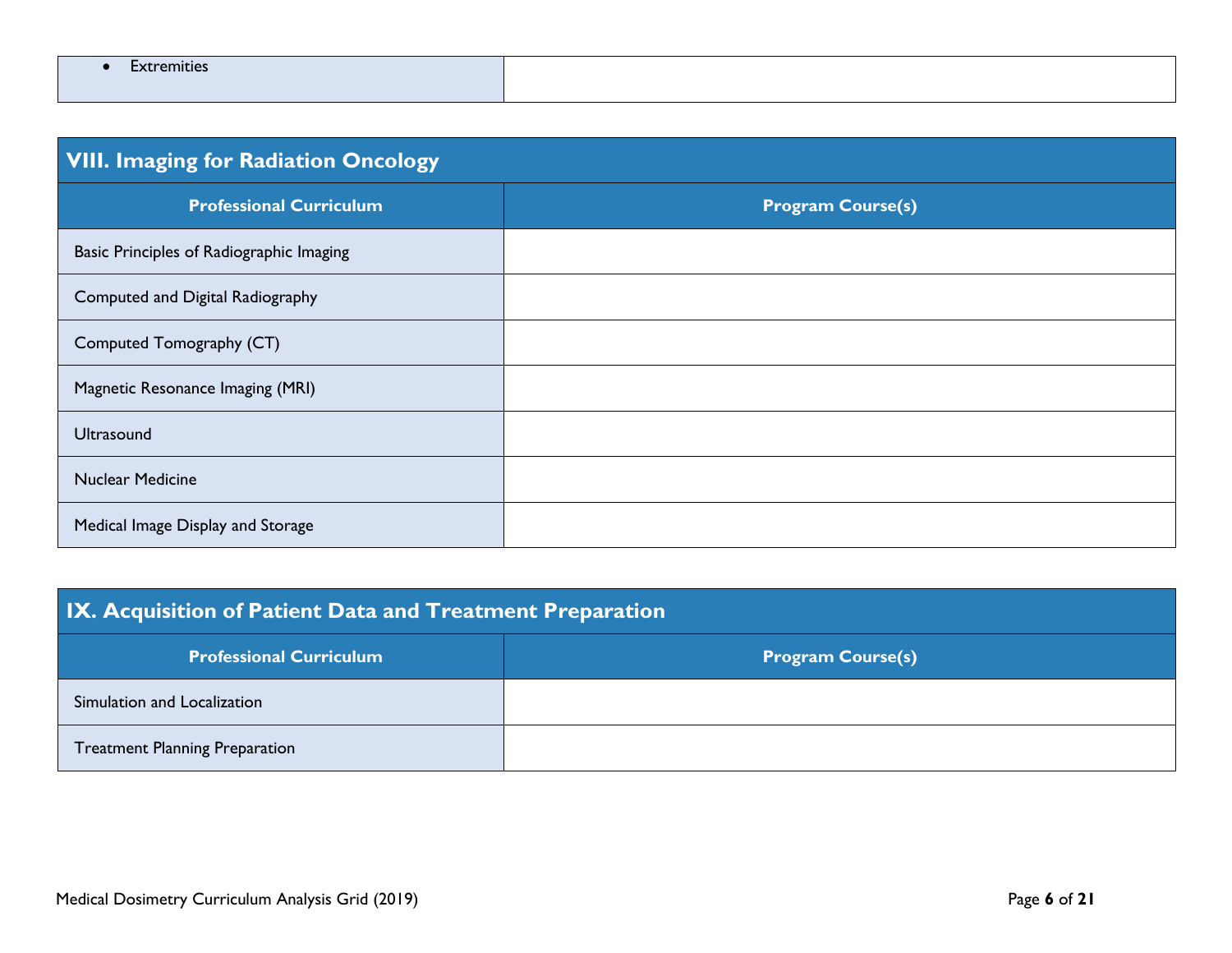| <b>X. Computers and Computer Networking</b> |                          |
|---------------------------------------------|--------------------------|
| <b>Professional Curriculum</b>              | <b>Program Course(s)</b> |
| Terminology and Data Representation         |                          |
| Computer Hardware                           |                          |
| Computer Software                           |                          |
| Networking                                  |                          |

### **XI. Atomic and Nuclear Physics**

| <b>Professional Curriculum</b>  | <b>Program Course(s)</b> |
|---------------------------------|--------------------------|
| <b>Structure of Matter</b>      |                          |
| <b>Atomic Mass/Energy Units</b> |                          |
| <b>Orbital Electrons</b>        |                          |
| <b>Nuclear Forces</b>           |                          |
| Radiation                       |                          |
| <b>Nuclear Transformations</b>  |                          |
| <b>Radioactive Series</b>       |                          |
| Radioactive Equilibrium         |                          |
| Modes of Radioactive Decay      |                          |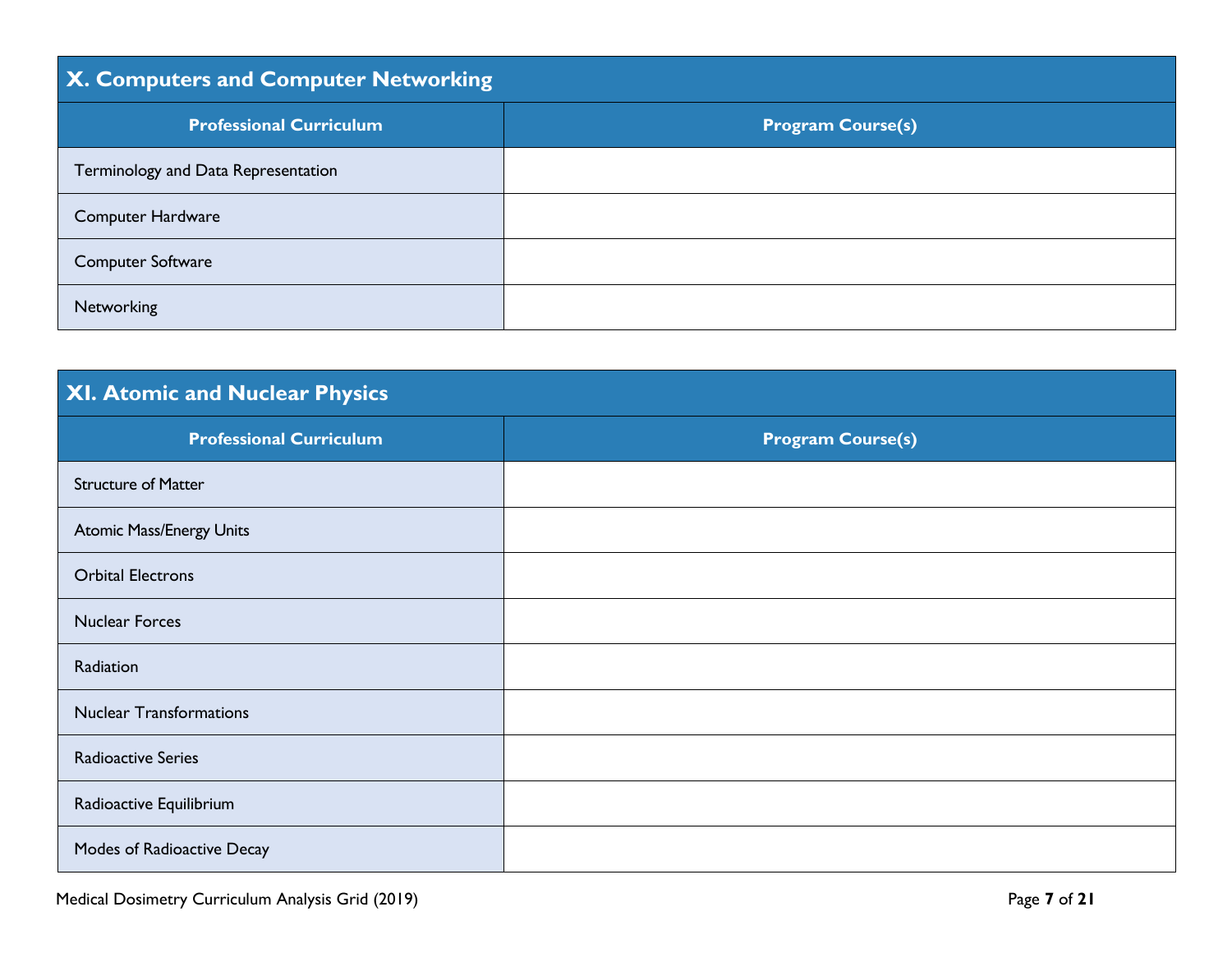| <b>Nuclear Reactions</b>              |  |
|---------------------------------------|--|
| <b>Nuclide Activation</b>             |  |
| Interactions of Radiation with Matter |  |

#### **XII. Dose Measurement-External Beam**

| <b>Professional Curriculum</b>          | <b>Program Course(s)</b> |
|-----------------------------------------|--------------------------|
| Exposure                                |                          |
| <b>Absorbed Dose</b>                    |                          |
| <b>Phantom Materials</b>                |                          |
| <b>National Standards</b>               |                          |
| Dose Measurement                        |                          |
| Instrumentation - External Beam Dose    |                          |
| In Vivo Dosimetry                       |                          |
| <b>Dynamic Dose Measurement Devices</b> |                          |
| <b>External Beam Data Collection</b>    |                          |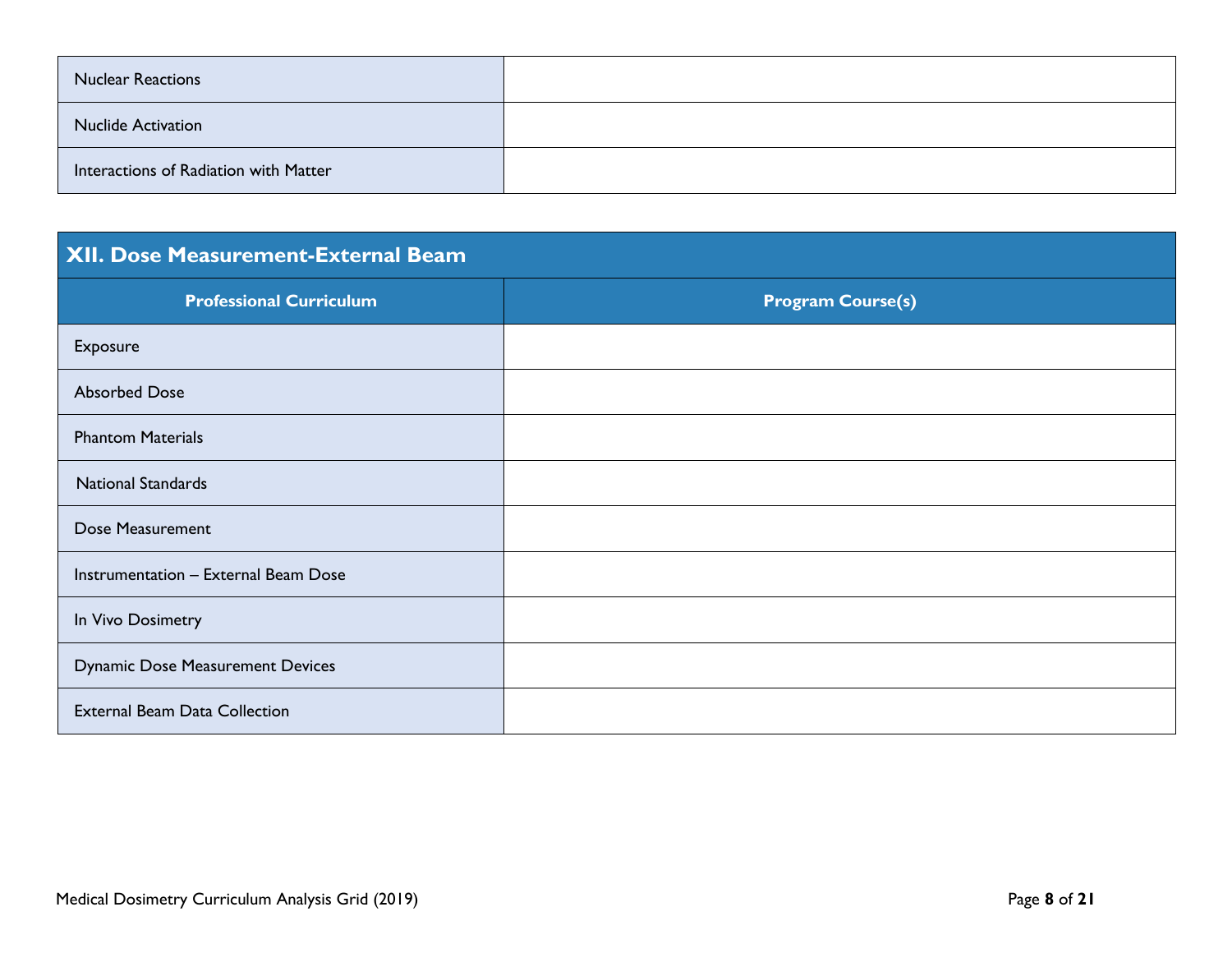| <b>XIII. Treatment Machines and Simulators</b>                   |                          |
|------------------------------------------------------------------|--------------------------|
| <b>Professional Curriculum</b>                                   | <b>Program Course(s)</b> |
| External Beam Delivery Machine Design and Theory of<br>Operation |                          |
| <b>Simulators</b>                                                |                          |

| <b>XIV. Isodose Distributions</b>                         |                          |
|-----------------------------------------------------------|--------------------------|
| <b>Professional Curriculum</b>                            | <b>Program Course(s)</b> |
| Documentation of Dose Distribution                        |                          |
| Central Axis (CAX) Depth Dose Distribution                |                          |
| <b>Isodose Curves</b>                                     |                          |
| Complex Factors Affecting Isodose Curves                  |                          |
| Common Discrepancies Found in Computer-Generated<br>Plans |                          |
| <b>Beam Modification</b>                                  |                          |
| <b>Matching Adjacent Fields</b>                           |                          |
| <b>General Treatment Principles</b>                       |                          |
| Integral Dose                                             |                          |
| Calculation of Dose in Shielding Regions                  |                          |
| <b>Out-of Field Doses</b>                                 |                          |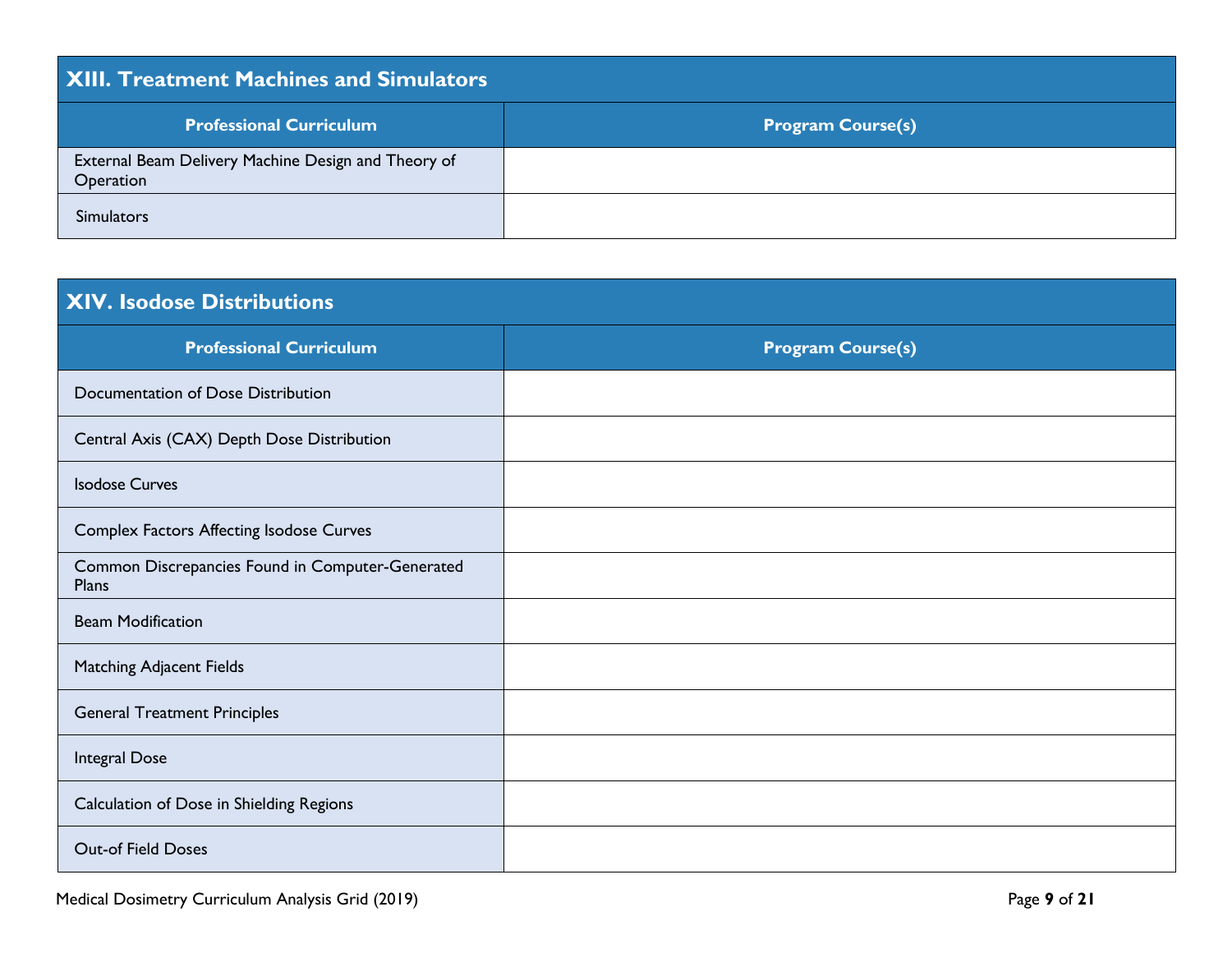#### **XV. Clinical Application of Electron Beams**

| <b>Professional Curriculum</b>                    | <b>Program Course(s)</b> |
|---------------------------------------------------|--------------------------|
| Production of Clinically Useful Electron Beams    |                          |
| <b>Beam Parameters</b>                            |                          |
| <b>Clinical Characteristics of Electron Beams</b> |                          |
| <b>Electron Beam Treatment Planning</b>           |                          |
| Dosimetric Considerations with Adjacent Fields    |                          |
| Beam Algorithms for Electron Beam Calculations    |                          |
| Shaping of Treatment Fields                       |                          |
| <b>Electron Arc Therapy</b>                       |                          |

#### **XVI. External Beam Dose Calculations**

| <b>Professional Curriculum</b>      | <b>Program Course(s)</b> |
|-------------------------------------|--------------------------|
| <b>Dosimetric Quantities</b>        |                          |
| <b>CAX Dose Calculations</b>        |                          |
| Set Up Calculation                  |                          |
| <b>Dose Correction Calculations</b> |                          |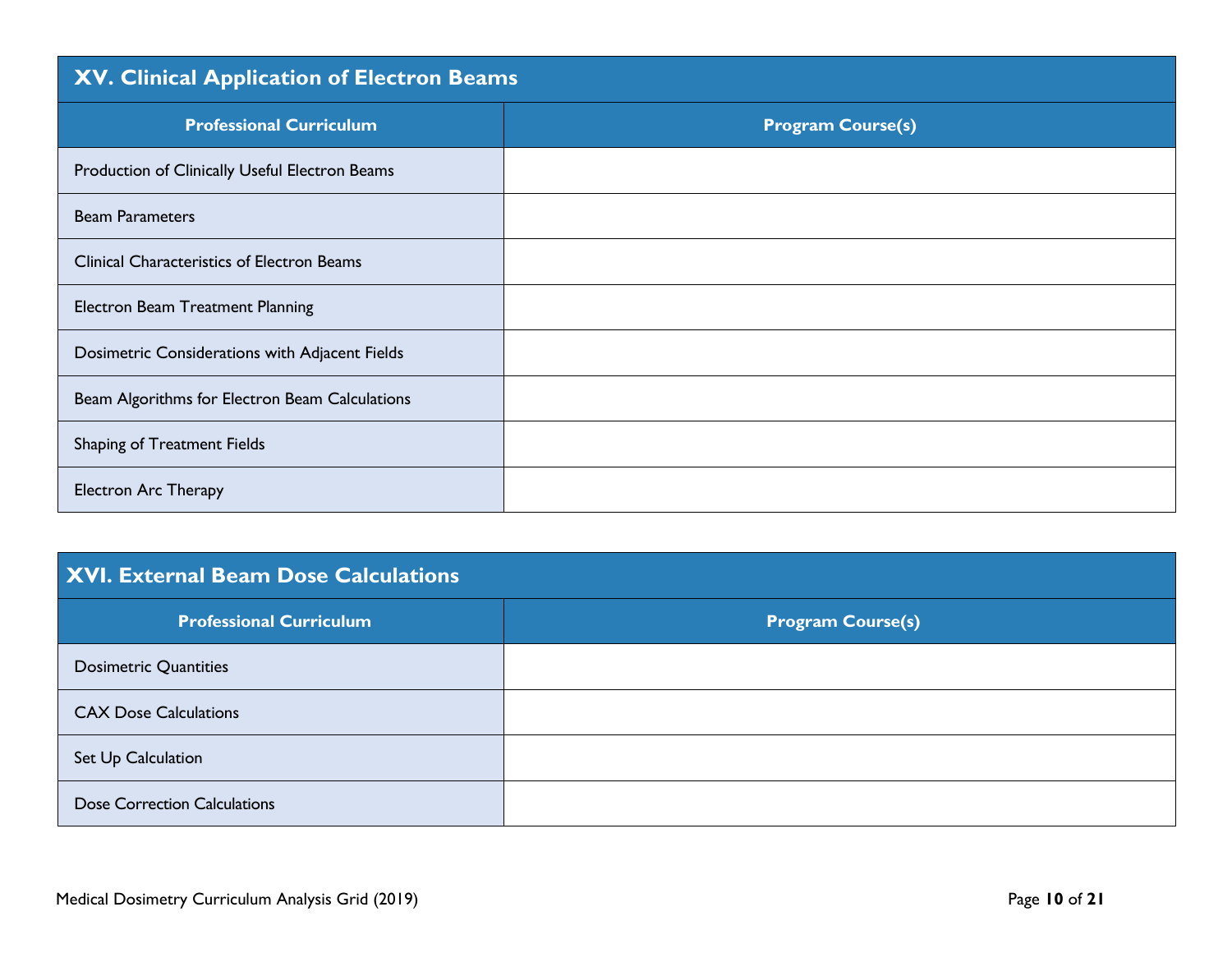#### **XVII. Brachytherapy**

| <b>Professional Curriculum</b>                                                                                            | <b>Program Course(s)</b> |
|---------------------------------------------------------------------------------------------------------------------------|--------------------------|
| Introduction/History                                                                                                      |                          |
| Brachytherapy Radionuclides/Basic Physical Characteristics                                                                |                          |
| Brachytherapy - Calculation of Dose Distribution                                                                          |                          |
| <b>Brachytherapy - Clinical Aspects</b>                                                                                   |                          |
| Classical/Predictive Systems of Implant Dosimetry                                                                         |                          |
| <b>Treatment Planning</b>                                                                                                 |                          |
| Clinical Applications/Gynecologic Implants                                                                                |                          |
| Clinical Applications/Prostate Brachytherapy                                                                              |                          |
| <b>Clinical Applications:</b><br>Endobronchial<br><b>Breast</b><br>Sarcoma<br>Ocular Melanoma/Plaque Therapy<br>$\bullet$ |                          |
| Quality Assurance in Brachytherapy                                                                                        |                          |
| Clinical Brachytherapy - Additional Aspects                                                                               |                          |

| <b>XVIII. Radiation Biology</b> |                          |
|---------------------------------|--------------------------|
| <b>Professional Curriculum</b>  | <b>Program Course(s)</b> |
| Introduction                    |                          |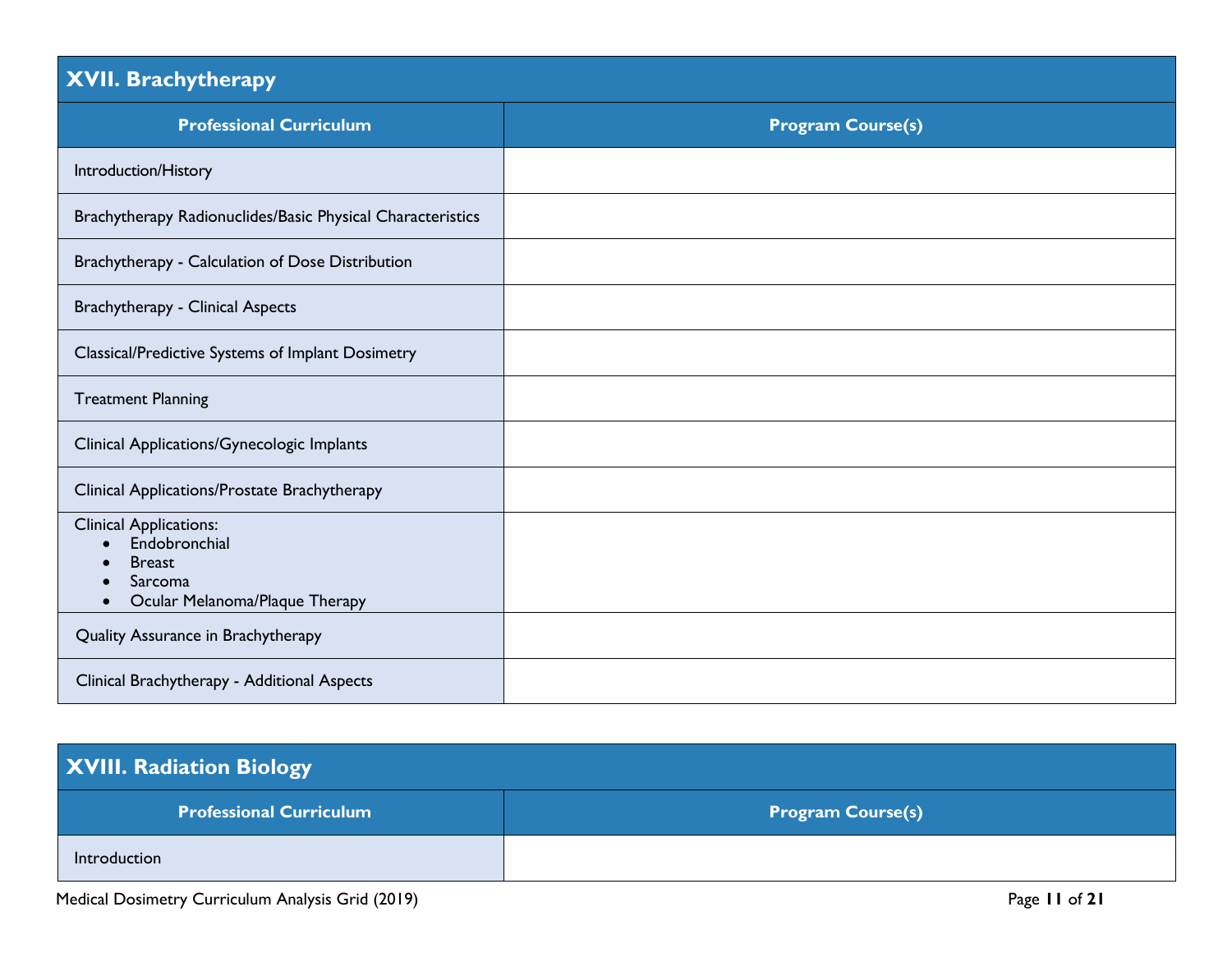| <b>Biophysical Events</b>                       |  |
|-------------------------------------------------|--|
| <b>Radiation Effects</b>                        |  |
| Radiosensitivity and Response                   |  |
| <b>Biologic Principles of Radiation Therapy</b> |  |

| <b>XIX. Conformal Treatment Planning</b>       |                          |
|------------------------------------------------|--------------------------|
| <b>Professional Curriculum</b>                 | <b>Program Course(s)</b> |
| Patient Positioning and Immobilization         |                          |
| Imaging                                        |                          |
| Conformal Geometric Terminology and Concepts   |                          |
| <b>CT Treatment Planning</b>                   |                          |
| <b>Treatment Planning System Functionality</b> |                          |
| <b>Treatment Planning</b>                      |                          |
| <b>Plan/Dose Evaluation</b>                    |                          |
| <b>Plan Verification</b>                       |                          |
| <b>Chart Documentation</b>                     |                          |
| <b>IMRT and VMAT</b>                           |                          |
| Advanced/Emerging Planning Techniques          |                          |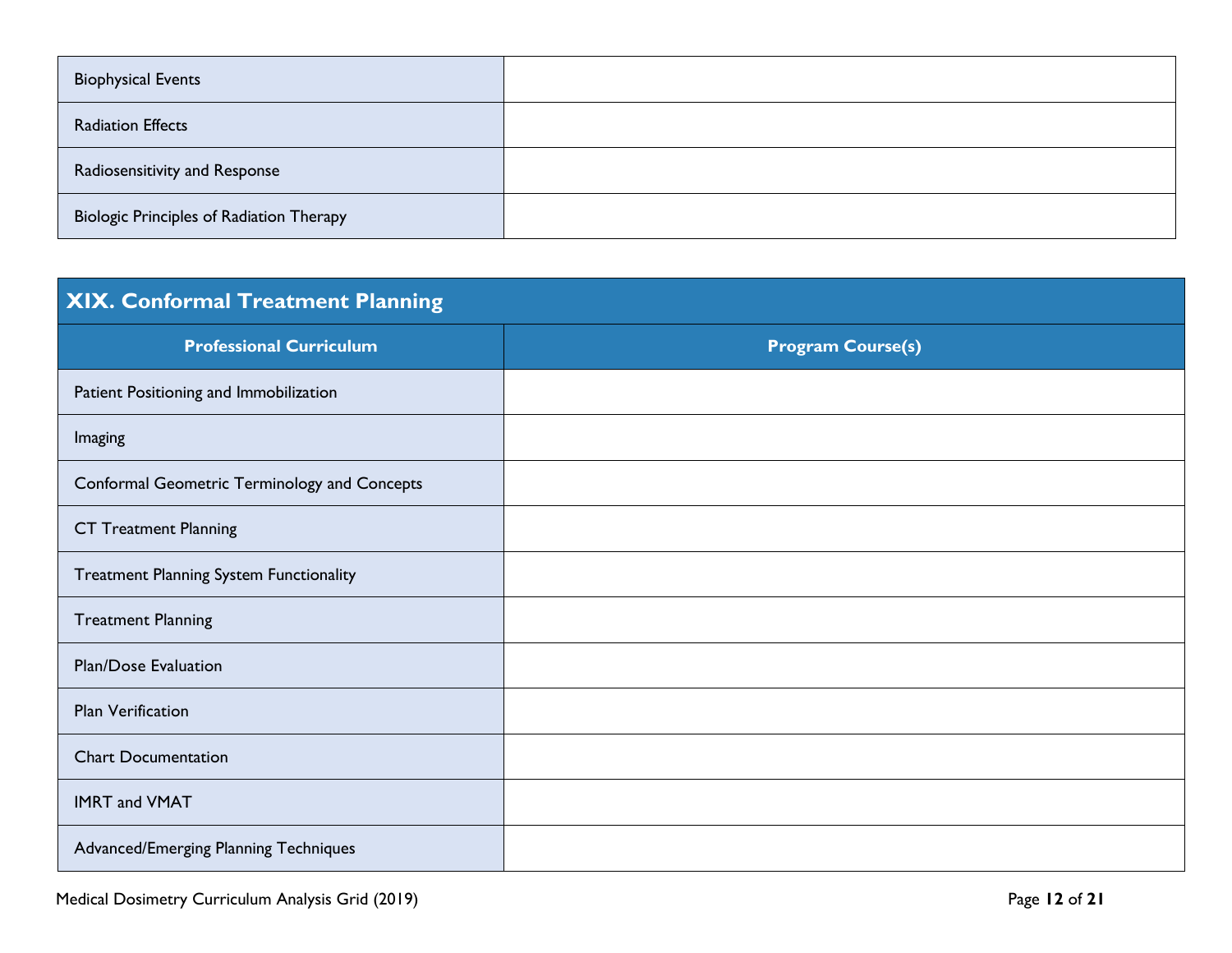| <b>Additional Technologies</b> |  |
|--------------------------------|--|
| New Technologies               |  |
| <b>Plan Robustness</b>         |  |
| <b>Adaptive Planning</b>       |  |

| XX. Image-Guided Radiation Therapy (IGRT)                |                          |
|----------------------------------------------------------|--------------------------|
| <b>Professional Curriculum</b>                           | <b>Program Course(s)</b> |
| <b>Historical Development</b>                            |                          |
| Rationale for Development                                |                          |
| Focus of Four Areas                                      |                          |
| <b>Managing Respiratory Motion</b>                       |                          |
| Managing Inter-fraction Organ Movement                   |                          |
| Methods to Track Dose from IGRT During Treatment         |                          |
| Coincidence of Imaging Isocenter and Treatment Isocenter |                          |
| AAPM Task Group 75 - 2007                                |                          |
| AAPM Task Group 104 - 2009                               |                          |
| AAPM Task Group 179 - 2012                               |                          |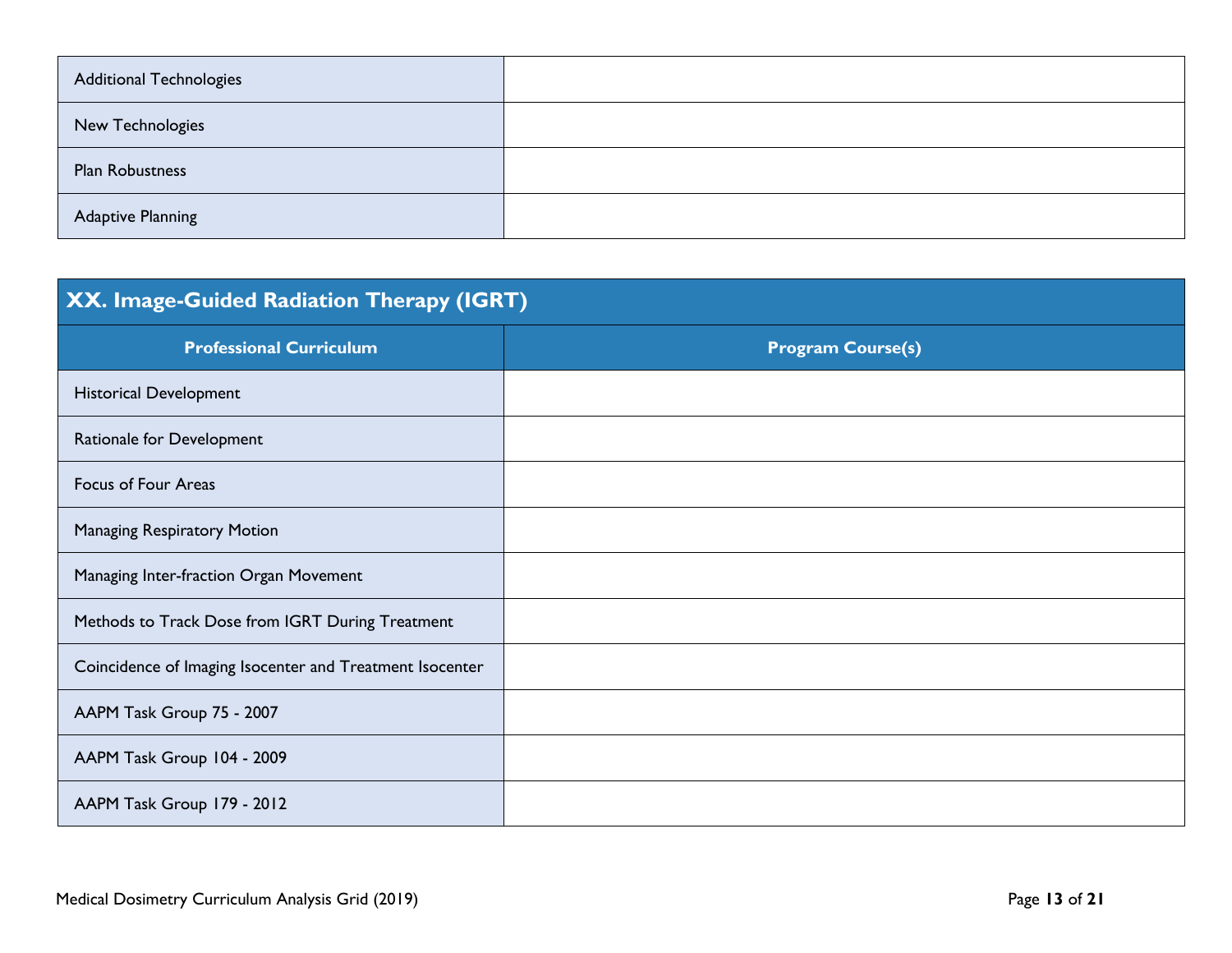### **XXI. Respiratory Motion Management**

| <b>Professional Curriculum</b>                                        | <b>Program Course(s)</b> |
|-----------------------------------------------------------------------|--------------------------|
| <b>Observing Respiratory Motion</b>                                   |                          |
| Respiratory Motion in CT Imaging                                      |                          |
| Management of Respiratory Motion                                      |                          |
| <b>Gating Methods</b>                                                 |                          |
| Patient Training and Queues                                           |                          |
| Breath Hold Technique for Target and Critical Structure<br>Separation |                          |

| XXII. Proton Therapy                            |                          |
|-------------------------------------------------|--------------------------|
| <b>Professional Curriculum</b>                  | <b>Program Course(s)</b> |
| <b>Historical Development</b>                   |                          |
| Proton Beam Physics - Nature of Proton Particle |                          |
| <b>Treatment Planning</b>                       |                          |
| <b>Robust Optimization</b>                      |                          |
| <b>Treatment Equipment</b>                      |                          |
| Dosimetry                                       |                          |
| <b>Treatment Planning</b>                       |                          |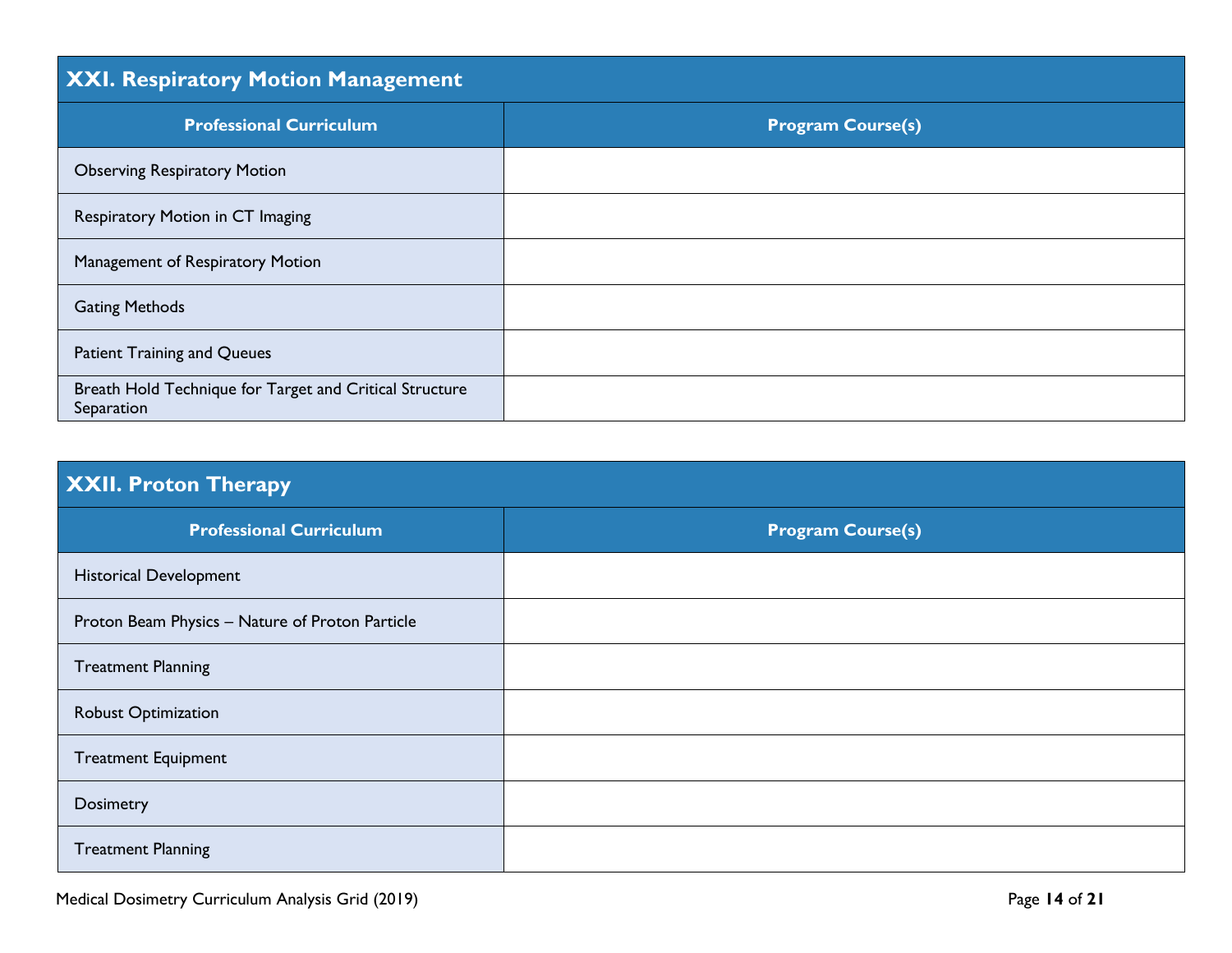| <b>Treatment Delivery</b>   |  |
|-----------------------------|--|
| <b>Treatment Facilities</b> |  |
| <b>Quality Assurance</b>    |  |
| Reports                     |  |

# **XXIII. Stereotactic Radiotherapy (SRT)/Stereotactic Radiosurgery (SRS) Professional Curriculum Program Course(s)** Historical Development **Definitions** Diseases Treated Radiobiology Image Acquisition Planning Process Radiation Treatment Delivery Physics Acceptance Testing and Commissioning Quality Assurance AAPM Task Group 42 and AAPM Task Group 68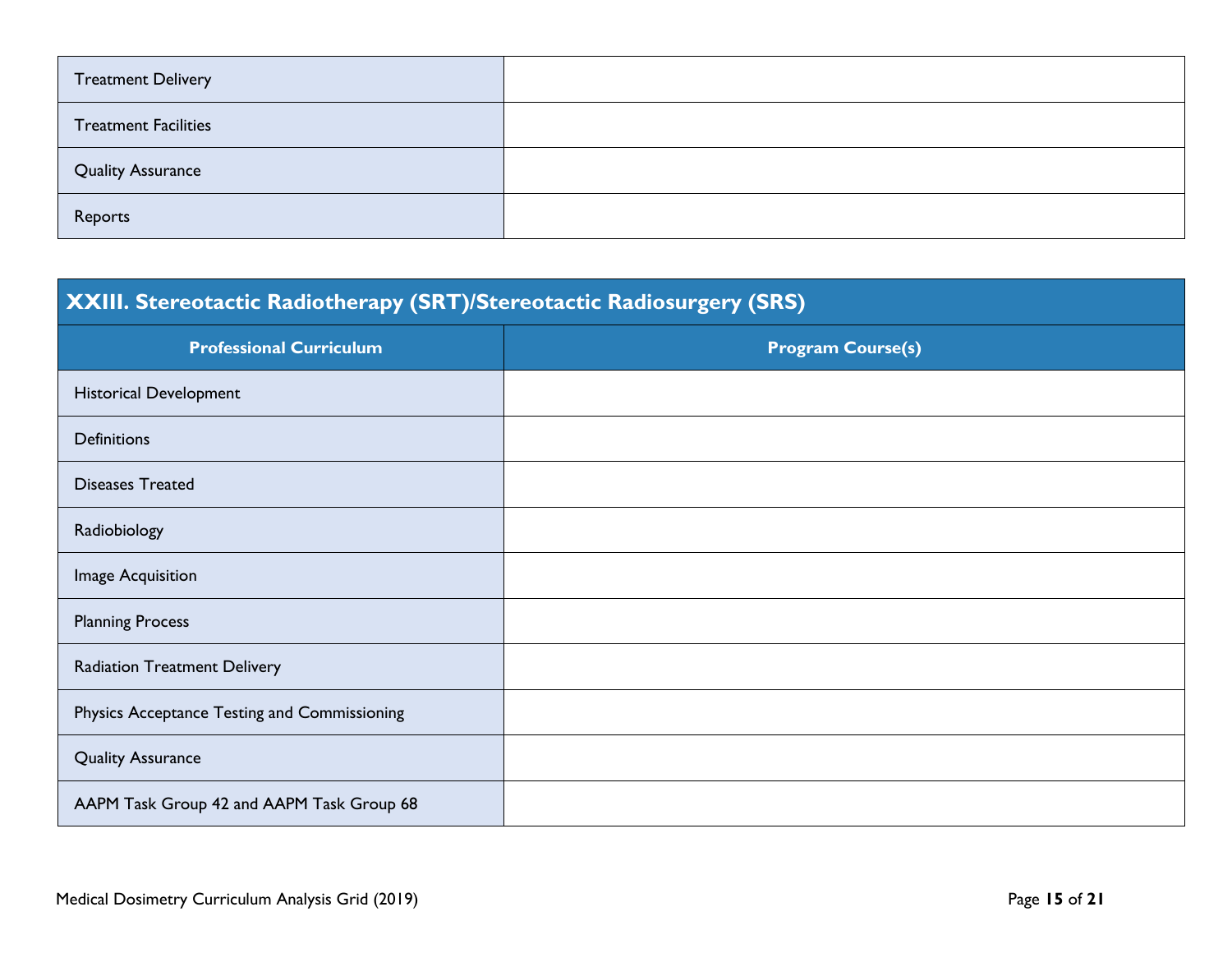#### **XXIV. Stereotactic Body Radiotherapy (SBRT)/Stereotactic Body Radiosurgery (SBRS)**

| <b>Professional Curriculum</b>               | <b>Program Course(s)</b> |
|----------------------------------------------|--------------------------|
| <b>Historical Development</b>                |                          |
| <b>SBRT Definition</b>                       |                          |
| <b>SBRT Radiobiology</b>                     |                          |
| Accurate/Reproducible Patient Immobilization |                          |
| <b>Account for Tumor Motion</b>              |                          |
| <b>Anatomic Applications</b>                 |                          |
| Dose                                         |                          |
| <b>Protocol Compliances</b>                  |                          |
| <b>Expert Dosimetry</b>                      |                          |
| <b>SBRT Quality Assurance</b>                |                          |
| AAPM Task Group 101                          |                          |

#### **XXV. Craniospinal Irradiation (CSI)**

| <b>Professional Curriculum</b>         | <b>Program Course(s)</b> |
|----------------------------------------|--------------------------|
| Diseases Treated with CSI              |                          |
| Patient Positioning and Immobilization |                          |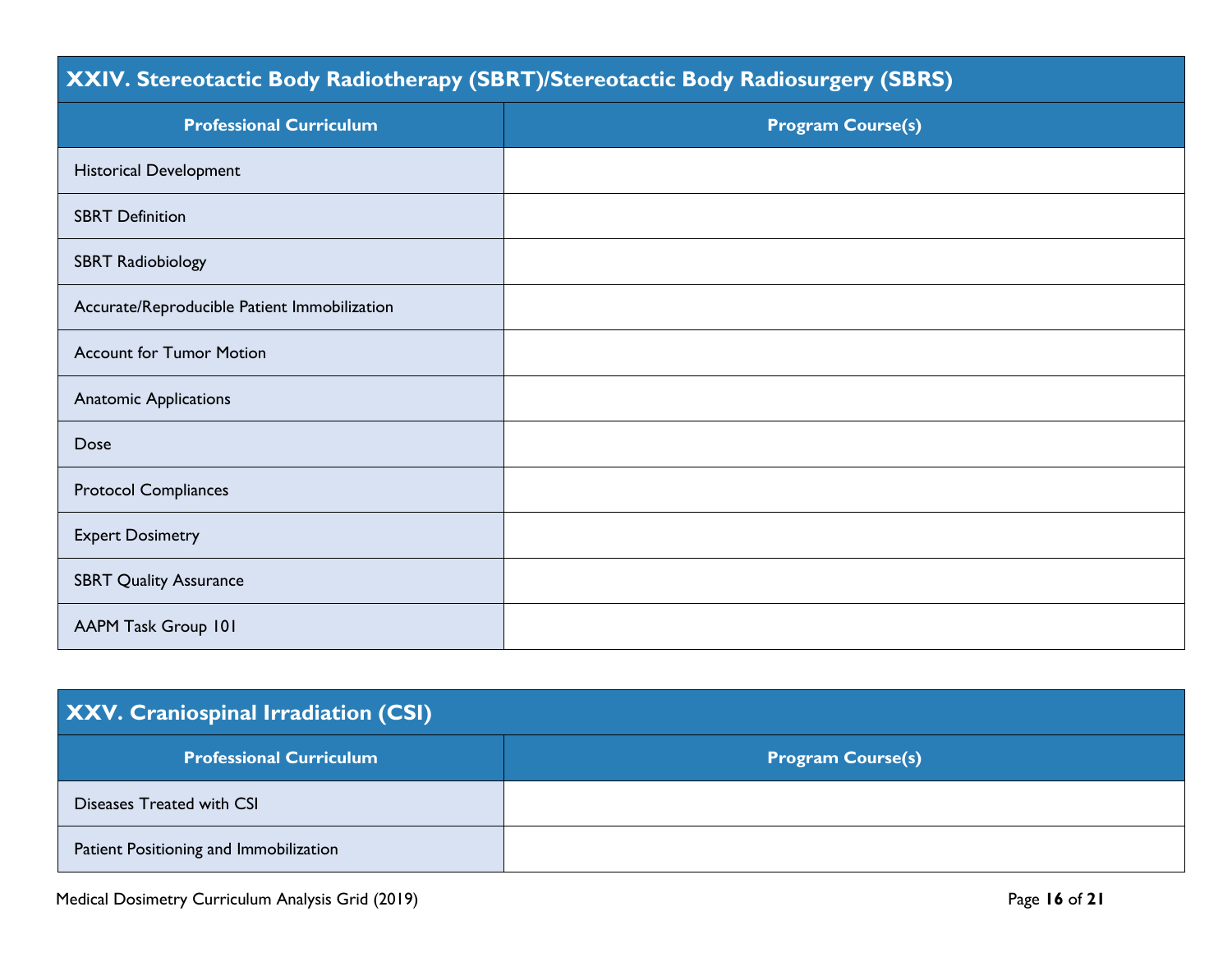| <b>Treatment Techniques</b> |  |
|-----------------------------|--|
| <b>Boost</b>                |  |
| <b>Dose Prescription</b>    |  |

## **XXVI. Total Body Irradiation (TBI)**

| <b>Professional Curriculum</b>                               | <b>Program Course(s)</b> |
|--------------------------------------------------------------|--------------------------|
| <b>Historical Evolution</b>                                  |                          |
| <b>TBI Rationale</b>                                         |                          |
| <b>BMT Types</b>                                             |                          |
| Diseases Treated with TBI                                    |                          |
| <b>Challenges of Treatment</b>                               |                          |
| Methods of Treatment Delivery with Mega-Voltage<br>Equipment |                          |
| Partial Transmission Normal Tissue Shielding                 |                          |
| <b>Planning Considerations</b>                               |                          |
| Pediatric TBI                                                |                          |
| <b>Quality Assurance</b>                                     |                          |
| AAPM Report #17                                              |                          |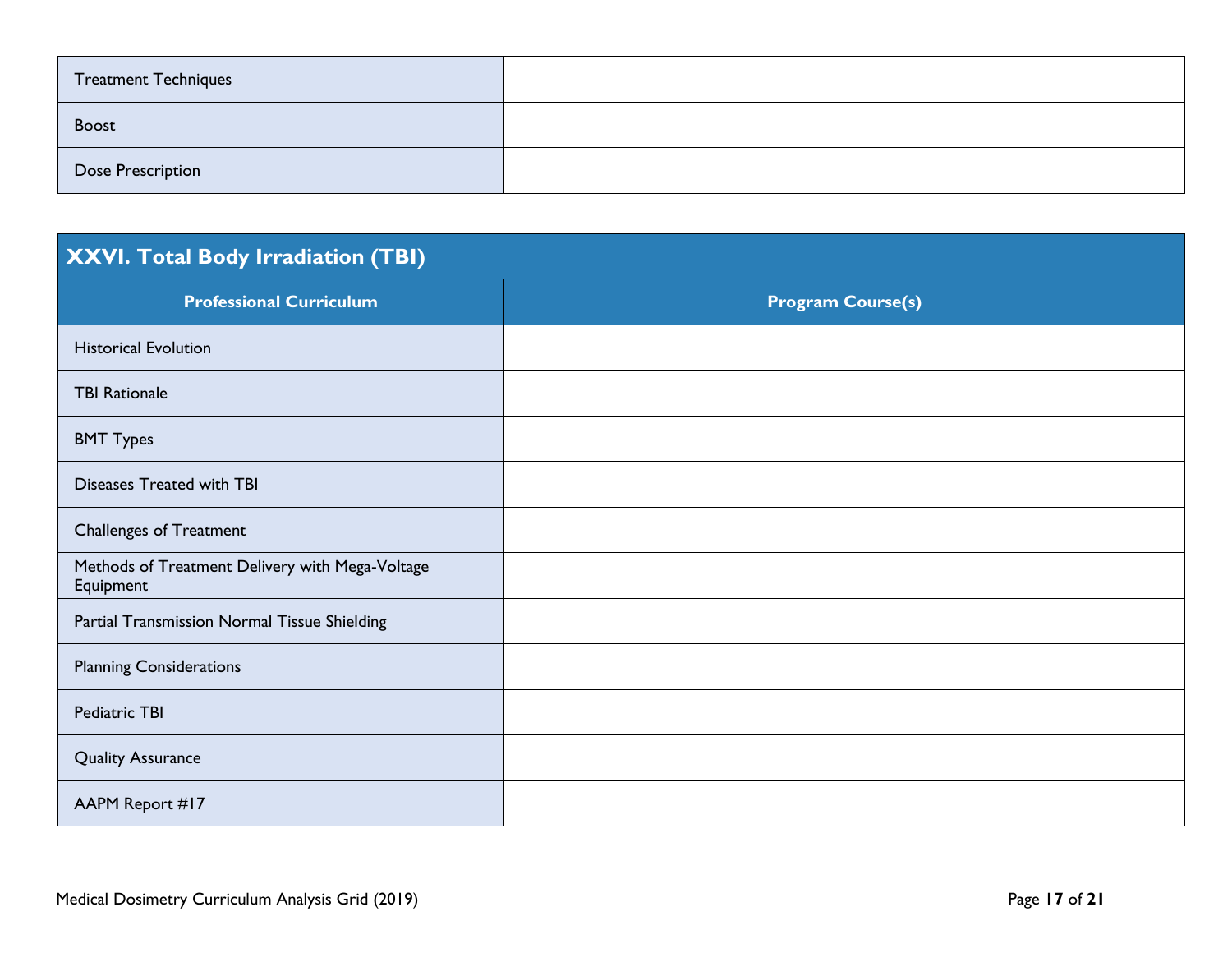| XXVII. Total Skin Electron Irradiation (TSEI) |                          |
|-----------------------------------------------|--------------------------|
| <b>Professional Curriculum</b>                | <b>Program Course(s)</b> |
| <b>Historical Development</b>                 |                          |
| <b>Diseases Treated</b>                       |                          |
| Physical and Clinical Requirements            |                          |
| Selection of Treatment Techniques             |                          |
| Simulation and Immobilization                 |                          |
| <b>Treatment Verification</b>                 |                          |
| Physics Measurements for Commissioning        |                          |
| <b>Monitor Unit Calculations</b>              |                          |
| <b>TSEI Quality Assurance</b>                 |                          |

| <b>XXVIII. Intra-Operative Radiation Therapy (IORT)</b> |                          |
|---------------------------------------------------------|--------------------------|
| <b>Professional Curriculum</b>                          | <b>Program Course(s)</b> |
| Rationale                                               |                          |
| History                                                 |                          |
| <b>Types</b>                                            |                          |
| Procedure                                               |                          |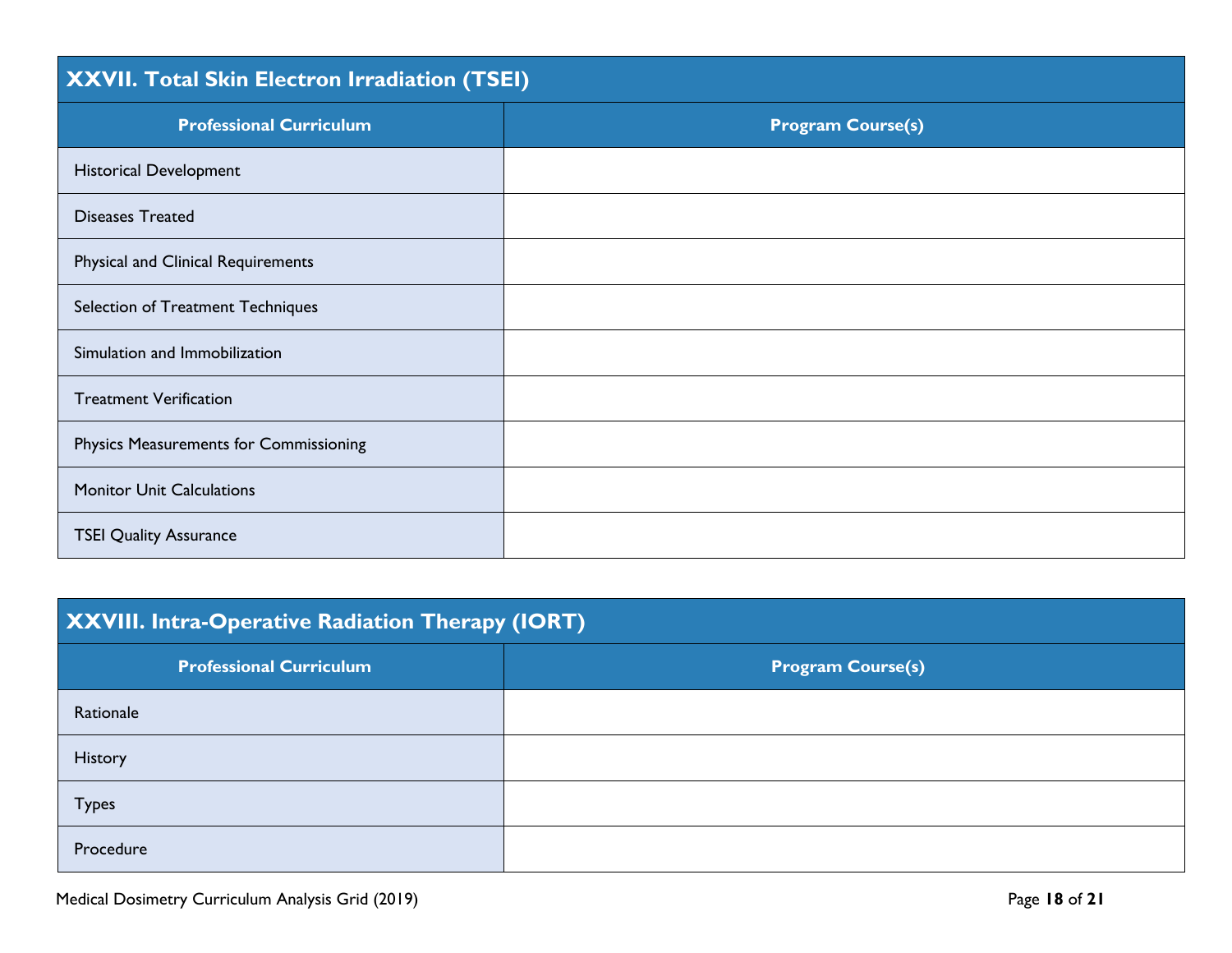| Dose Prescription        |  |
|--------------------------|--|
| Energy                   |  |
| <b>Body Sites</b>        |  |
| <b>Quality Assurance</b> |  |
| Safety                   |  |
| <b>Patient Care</b>      |  |
| <b>Best Practice</b>     |  |
| Research                 |  |
| AAPM TG 72               |  |

| <b>XXIX. Continuous Quality Improvement Program</b> |                          |
|-----------------------------------------------------|--------------------------|
| <b>Professional Curriculum</b>                      | <b>Program Course(s)</b> |
| Continuous Quality Improvement (CQI) Program        |                          |

| XXX. Quality Assurance of Equipment         |                          |  |
|---------------------------------------------|--------------------------|--|
| <b>Professional Curriculum</b>              | <b>Program Course(s)</b> |  |
| Radiographic Simulator Quality Assurance    |                          |  |
| Quality Assurance testing for CT Simulation |                          |  |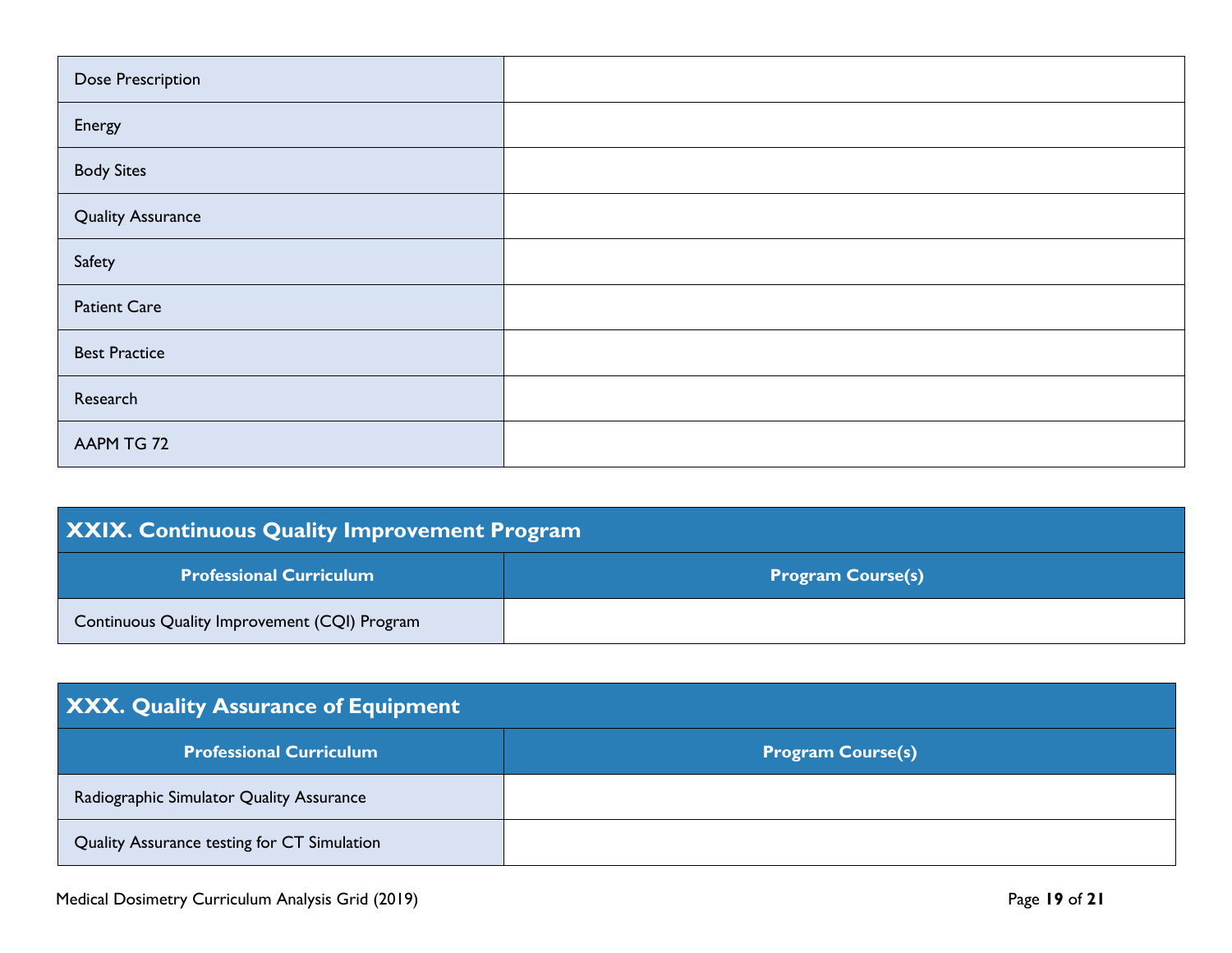| QA in the Fabrication of Radiotherapy Treatment Aids                   |  |
|------------------------------------------------------------------------|--|
| Linear Accelerator                                                     |  |
| MV Imaging Quality Assurance                                           |  |
| Linear Accelerator Planar kV X-ray Imaging                             |  |
| Linear Accelerator Cone Beam Computed Tomography<br>(CBCT)             |  |
| Linear Accelerator Special Procedures Equipment                        |  |
| Linear Accelerator SRS Quality Assurance                               |  |
| <b>Target Detection Devices</b>                                        |  |
| Gamma Knife Quality Assurance                                          |  |
| Quality Assurance of Co <sup>60</sup> Teletherapy Unit                 |  |
| QA of Superficial and Other Low Energy X-ray Treatment<br><b>Units</b> |  |
| Brachytherapy Intracavity Sources and Applicators                      |  |
| Interstitial Brachytherapy Sources and<br>Applicators/Templates        |  |
| Quality Assurance of Brachytherapy Remote After-loaders                |  |
| OA for Trans-Rectal Ultrasound Unit                                    |  |
| QA Program for Dose Planning Computers                                 |  |
| Dose Measurement Systems and Test Equipment Quality<br>Assurance       |  |